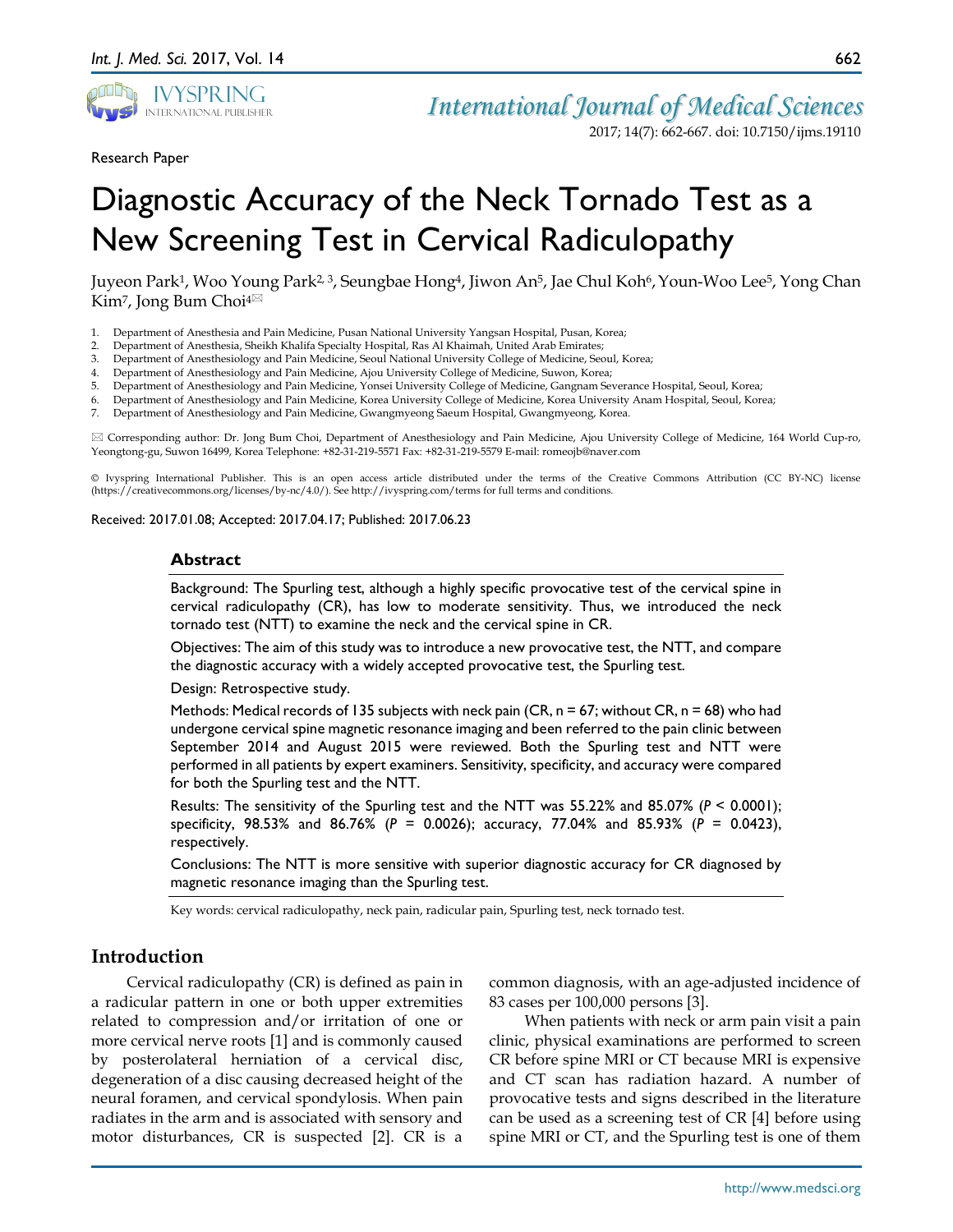(Figure 1). However, despite its high specificity (92%–100%), its sensitivity is only low to moderate (30%–60%), depending on the study [5, 6-10]. We hypothesized that the low to moderate sensitivity was because the compressive force used to exacerbate the encroachment of the exiting nerve roots was only applied at a single direction (Figure 2) [6]. Thus, we designed a new physical examination that would apply compressive force at all angles by rotating the neck in a 180° tornadic pattern while pressure is applied, the neck tornado test (NTT) (also denominated as "Choi's test" after the name of the originator, Dr. Jong Bum Choi) (Figure 3 and 4).



Figure 1. The Spurling test. Neck extension and lateral bending were performed.



**Figure 2.** The force to exacerbate the encroachment of the exiting nerve roots was only applied at a single direction. The Spurling test was negative in (A) and (C) and positive in (B).

The aim of this study was to introduce a new provocative test, the NTT, examine the neck and the cervical spine in CR, and compare the diagnostic accuracy with a widely accepted provocative test, the Spurling test.

# **Methods**

This research introduced the cervical spine examination, the NTT. To evaluate the usefulness of the NTT, its sensitivity, specificity, PPV, NPV, and accuracy were compared with those of the Spurling test. This retrospective study was approved by the Institutional Review Board and the ethics committee of our hospital (Approval No. 3-2015-0260).



Figure 3. Force is applied at all angles by rotating the neck in a 180° tornadic pattern.



Figure 4. The neck tornado test (Choi's test).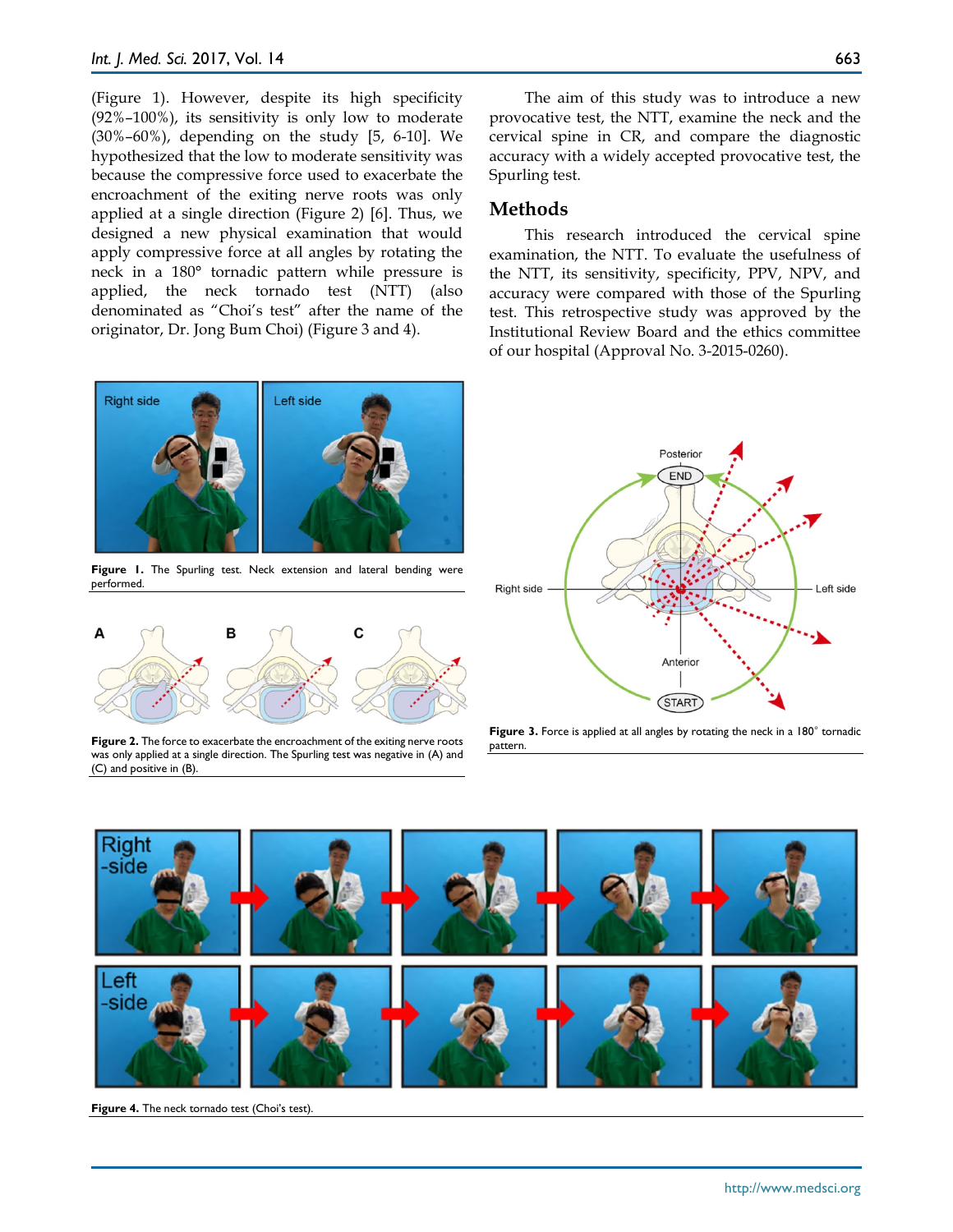#### **Patients**

Medical records of 135 subjects with neck pain who had undergone cervical spine MRI and been referred to the pain clinic of our hospital between September 2014 and August 2015 were reviewed. Demographic data are given in Table 1. CR was defined as the expression of typical symptoms of CR such as arm pain, neck pain, scapular or periscapular pain, paresthesia, numbness, sensory change, weakness, or sign of abnormal deep tendon reflex in the arm, with cervical disc herniation or other lesions that decrease the dimensions of the foramen on MRI studies [5]. CR was confirmed by a pain clinician with a 10-year experience by considering the MRI findings and CR symptoms after the Spurling test and the NTT. Patients with neck pain who had undergone cervical spine MRI were included in the study. The exclusion criteria were pregnancy and/or history of cervical spine surgery, inflammatory disease such as rheumatoid arthritis, or previous nerve block for CR.

#### **Table 1.** Demographic data.

|             | Patients        | With CR         | Without CR      | $P$ value |
|-------------|-----------------|-----------------|-----------------|-----------|
|             | $(n = 135)$     | $(n = 67)$      | $(n = 68)$      |           |
| Age, y      | $53.4 \pm 13.1$ | $52.1 \pm 12.7$ | $54.7 \pm 13.6$ | 0.2517    |
| Weight, kg  | $66.4 \pm 14.2$ | $67.8 \pm 16.9$ | $65.0 \pm 11.3$ | 0.2830    |
| Height, cm  | $165.3 \pm 8.3$ | $166.1 \pm 7.6$ | $164.6 \pm 8.9$ | 0.3152    |
| Male/female | 78/57           | 41/26           | 36/32           | 0.3364    |
|             |                 |                 |                 |           |

CR: cervical radiculopathy.

## **Spurling test**

Physical examinations were performed on all patients. One examiner examined the consecutive 135 subjects. The Spurling test was performed during history taking and examination, 10 minutes before the NTT, and was initiated by neck extension, rotation, and downward pressure on the head [11].

#### **Neck tornado test (Choi's test)**

The NTT was performed in the same position, with the patient seated and the same examiner standing behind the patient, as in the Spurling test. Light vertical pressure is applied by the examiner's one hand on the patient's vertex while the neck is relaxed. The body of patient is fixed by the other hand and cannot be influenced by the NTT. During the NTT, light vertical pressure is applied to the cervical spine continuously. Rotation of the neck is initiated, with the patient's neck flexed maximally from the vertical axis. The neck is rotated toward the direction of the pain site, progressing to full lateral bending and full extension of 180°, in a tornadic pattern (Figure 3). The results of both the Spurling test and the NTT were scored as either positive or negative, with reproduced or aggravated radicular pain or tingling

in the ipsilateral shoulder or upper extremity indicating a positive sign [7]. Reproduced or aggravated signs in the contralateral side of the physical examination were ignored and recorded as negative.

#### **Statistical analyses**

Sensitivity (true positive/[true positive + false negative]), specificity (true negative/[true negative + false positive]), accuracy ([true positive + true negative]/total patients), positive predictive value (PPV; true positive/[true positive + false positive]), and negative predictive value (NPV; true negative/[true negative + false negative]) were calculated and compared for both the Spurling test and the NTT. The diagnostic performance of the Spurling test and the NTT was compared via generalized estimating equation using SAS version 9. 2 (SAS Institute, Cary, NC, USA) and assessed by receiver operating characteristic (ROC) curves, which represent sensitivity vs.  $1 -$  specificity. The areas under the ROC curve were calculated, in which the values close to 1.0 indicate the highest diagnostic accuracy. The 95% confidence intervals were calculated for all coefficients. A *P* value less than 0.05 was considered statistically significant. Statistical analysis was performed using SAS version 9.2 (SAS Institute).

## **Results**

The data obtained from 135 subjects (78 men and 57 women; mean age, 48 years; range, 25–80 years), with neck pain (with CR,  $n = 67$ ; without CR,  $n = 68$ ) were analyzed. Demographic data are presented in Table 1. In the Spurling test, 37 of 67 patients with CR had positive results, and 67 of 68 patients without CR had negative results (Table 2). In the NTT, 57 of 67 patients with CR had positive results, and 59 of 68 patients without CR had negative results (Table 3).

| Table 2. The Results of Spurling test |  |
|---------------------------------------|--|
|---------------------------------------|--|

|                                     | Spurling test |          |       |  |
|-------------------------------------|---------------|----------|-------|--|
|                                     | Positive      | Negative | Total |  |
| <b>CR</b>                           |               |          |       |  |
| Positive                            | 37            | 30       | 67    |  |
| Negative                            |               | 67       | 68    |  |
| Total                               | 38            | 97       | 135   |  |
| the contract of the contract of the | .             |          |       |  |

CR: cervical radiculopathy.

**Table 3.** The Results of NTT

|                                            | NTT                                                                    |          |       |  |
|--------------------------------------------|------------------------------------------------------------------------|----------|-------|--|
|                                            | Positive                                                               | Negative | Total |  |
| <b>CR</b>                                  |                                                                        |          |       |  |
| Positive                                   | 57                                                                     | 10       | 67    |  |
| Negative                                   | 9                                                                      | 59       | 68    |  |
| Total                                      | 66                                                                     | 69       | 135   |  |
| <b>Contract Contract Contract Contract</b> | <b>Contract Contract Contract Contract</b><br>the property of the con- | .        |       |  |

NTT: neck tornado test; CR: cervical radiculopathy.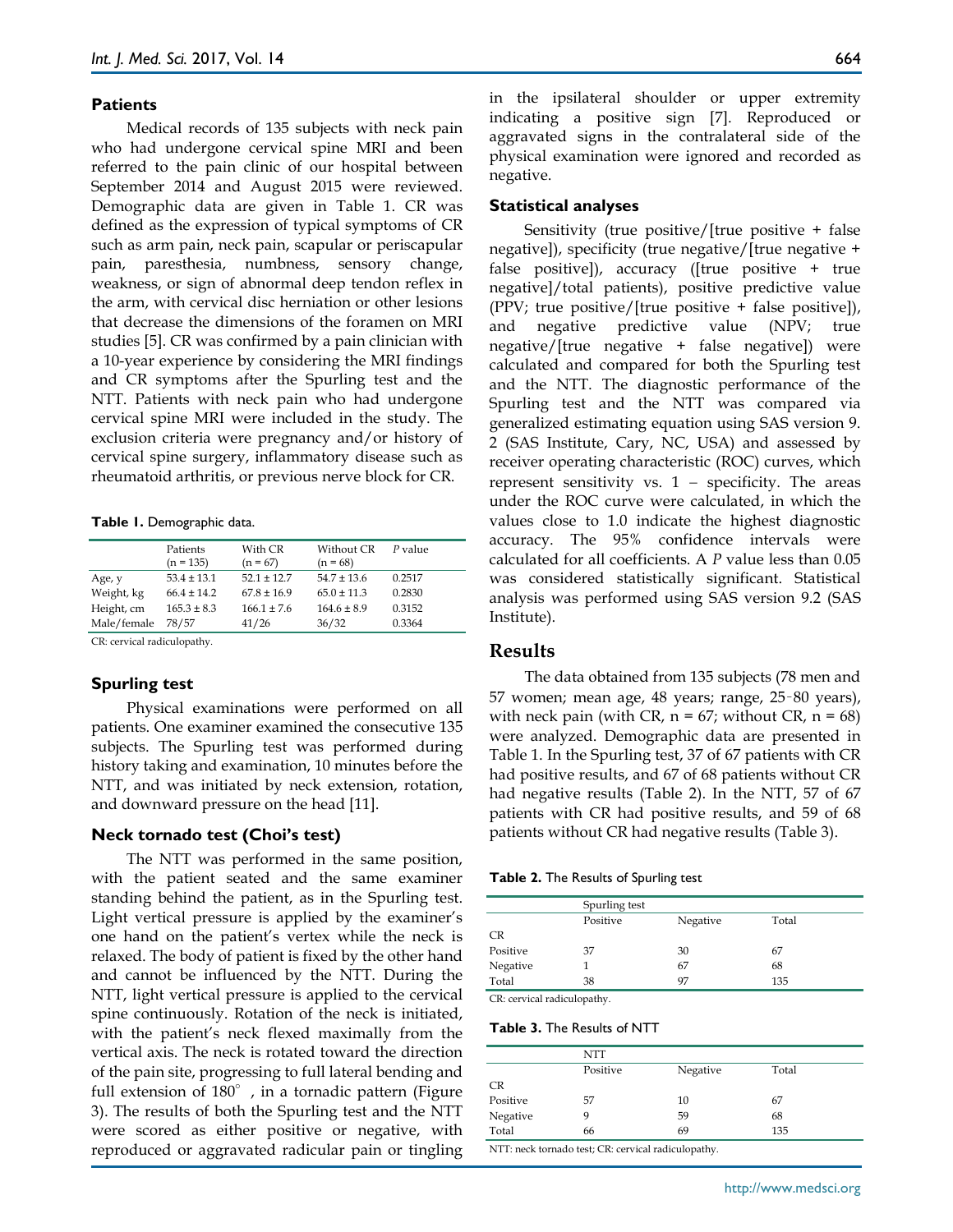The diagnostic discrimination of the Spurling test and the NTT are given in Table 4. The Spurling test is superior in specificity (98.53 vs 86.76), PPV (97.37 vs 86.36), but NTT is superior in sensitivity (85.07 vs 55.22), accuracy (85.93 vs 77.04) and NPV (85.51 vs 69.07). The *P* values of its sensitivity, specificity, PPV, NPV, and accuracy between the Spurling test and NTT were <0.0001, 0.0026, 0.0075, 0.0004, and 0.0423, respectively (Table 4).

The ROC curves were generated and used to compare these two tests (Figure 5).

**Table 4.** Comparison of the results of the Spurling test and the NTT.

|                         | The Spurling test    | NTT                 | P value     |
|-------------------------|----------------------|---------------------|-------------|
| AUC (95% CI)            | 76.88 (70.71-83.05)  | 85.92 (80.01-91.83) | $0.0252*$   |
| Sensitivity (95%<br>CI) | 55.22 (43.32-67.13)  | 85.07 (76.54-93.61) | $< 0.0001*$ |
| Specificity (95%<br>CI) | 98.53 (95.67-101.39) | 86.76 (78.71-94.82) | $0.0026*$   |
| Accuracy (95%<br>CI)    | 77.04 (69.94-84.13)  | 85.93 (80.06-91.79) | $0.0423*$   |
| PPV (95% CI)            | 97.37 (92.28-102.46) | 86.36 (78.08-94.64) | $0.0075*$   |
| NPV (95% CI)            | 69.07 (59.87-78.27)  | 85.51 (77.2-93.81)  | $0.0004*$   |

AUC: area under the curve; CI: confidence intervals; NPV: negative predictive value; NTT: neck tornado test; PPV: positive predictive value; \*: *P* value < 0.05.



**Figure 5.** ROC curves of the Spurling test and the NTT. ROC: receiver operating characteristic; NTT: neck tornado test.

# **Discussion**

We introduced a new provocative test, the NTT, to examine the neck and cervical spine in CR and to compare the diagnostic accuracy with a widely accepted provocative test, the Spurling test. The NTT yields high sensitivity and moderate to high specificity as a new screening test in CR. Overall, the diagnostic accuracy of the test appears to be superior compared with the Spurling test. The reason of higher accuracy of NTT compared to Spurling test is maybe that NTT is some high in both sensitivity and specificity. But Spurling test is higher in specificity but lower in sensitivity, so accuracy of Spurling test is lower than that of NTT.

While CR remains largely a clinical diagnosis, diagnostic imaging (myelogram, CT, or MRI) and electrophysiological studies (electromyography and nerve conduction studies) are commonly used to diagnose CR. Although these are considered the most accurate means of diagnosis available, each modality has inherent weaknesses: low cost/benefit ratio, discomfort, and often-lengthy waiting lists, with insufficient evidence to make a recommendation for or against the use of each diagnostic test [5, 12-15]. Asymptomatic radiological abnormalities are commonly seen in MRI, myelography, and CT of the cervical spine [16, 17]. The false-positive rate of imaging studies generally increases with advancing age and ranges from 20% to 50% [16, 18-20]. The evidence is insufficient to make a recommendation for or against the use of electromyography in patients in whom the diagnosis of CR is unclear after clinical examination and MRI [12, 21]. Therefore, a combination of clinical and radiological examinations should form the basis for the diagnosis of a significant root compression.

Physical examinations used in CR are the Spurling test (neck compression test), shoulder abduction (relief) sign, and neck distraction test, which have the following sensitivity and specificity: Spurling test, 40%–60% and 92%–100%, respectively; shoulder abduction sign, 43%–50% and 80%–100%, respectively; neck distraction test, 40%–43% and 80%–100%, respectively. These tests have the characteristics of low sensitivity and high specificity [8].

The Spurling test, also known as the foraminal compression test, neck compression test, or the quadrant test, has been described as highly specific for cervical intraspinal pathologic lesions [9, 10]. A study by Shah and Rajshekhar [5] evaluated the test on 50 surgical patients with findings on MRI. The results of the study showed that the Spurling test was 92% sensitive and 95% specific, with a PPV of 96.4% and an NPV of 90.9%. Additional studies revealed that the Spurling test has a sensitivity of 40%–60% and specificity of 92%–100%, concluding that the test has a high specificity but low sensitivity [10, 11]. When evaluating the correlation of a positive Spurling test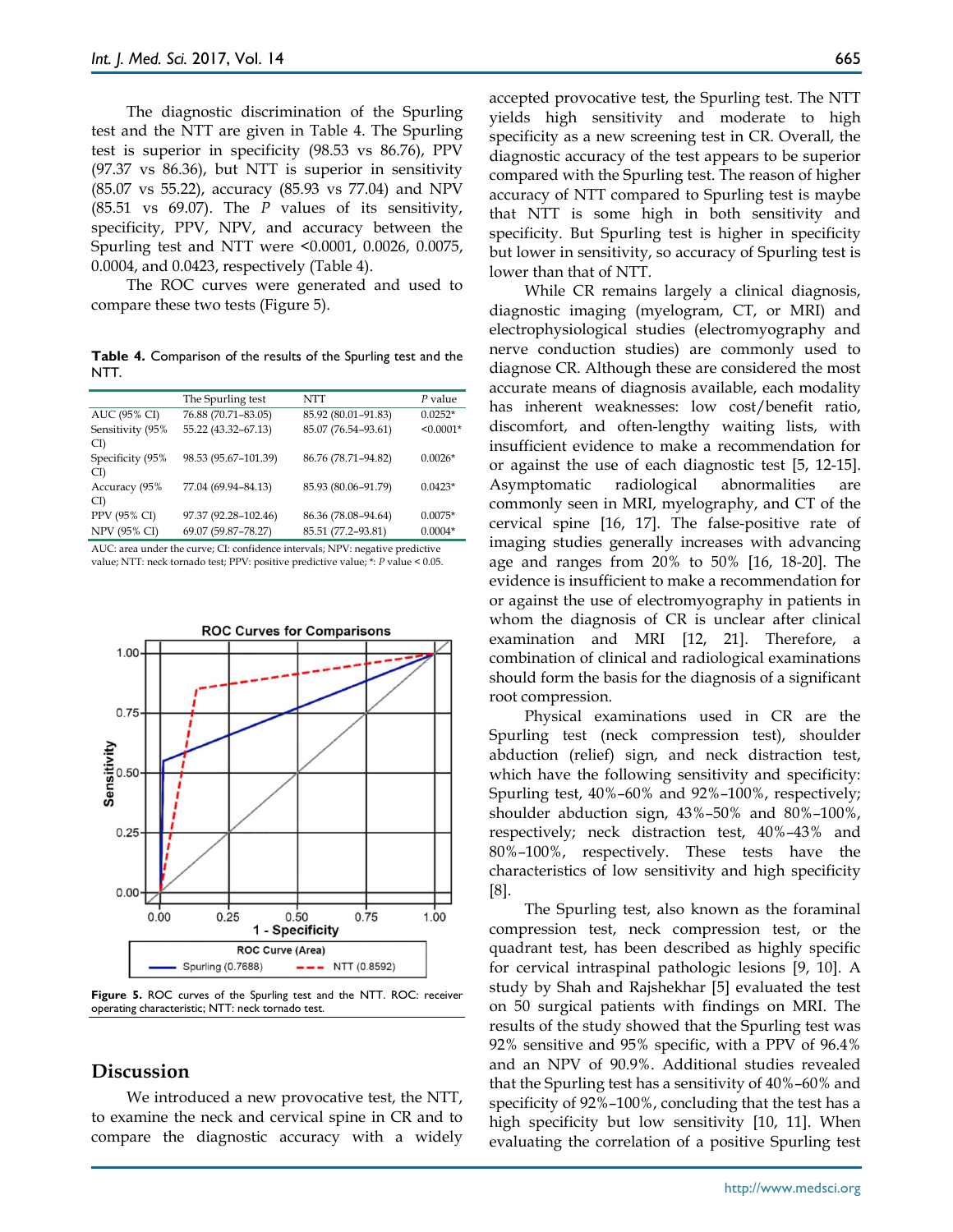with findings on electrophysiological studies, the Spurling test had a sensitivity of 30% (6/20) and a specificity of 93% (160/172) [9]. Our results were consistent with those of previous studies, demonstrating that although the Spurling test is not very sensitive (55.22%), it is specific (98.53%) for CR.

The Spurling test is designed to exacerbate the encroachment of exiting nerve roots by decreasing the dimensions of the foramen at a certain axis where compressive force is applied [6]. We speculated that this was the reason why the Spurling test yielded only low to moderate sensitivity (Figure 1 and 2) and designed a new physical examination that would supplement the weaknesses by applying compressive force while rotating the neck in a 180° tornadic pattern (Figure 3). Because it is nearly impossible to pinpoint the exact location of the encroached exiting nerve root with the axis where compressive force should be applied to maximize the decrease in the dimension of the foramen, applying force at all angles appears to be a reasonable and an uncomplicated approach (Figure 4). Thus, the NTT is thought to be a simple and effective screening test in CR.

This study was limited by several factors. First, the patients were enrolled from just only one university hospital. The data may not be as accurate in a primary care clinic or other clinical settings. Second, different studies have used different criterion standards to diagnose CR, and the diagnostic accuracy may vary accordingly. Tong et al. [9], using electrodiagnostic studies as a criterion standard in 224 patients, reported a sensitivity of 30% and specificity of 93% for the Spurling test. Uchihara et al. [22], using spinal cord deformity on MRI as the criterion standard in 65 patients, reported a sensitivity of <28% and a specificity of 100% for the Spurling test. Our study used cervical disc herniation or other lesions that decrease the dimension of the foramen on MRI or CT as a criterion standard. When different criterion standards are used, the diagnostic accuracy of the NTT may subsequently be different from our results. Third, observer blinding was not applied when Spurling and NTT test were performed, i.e., the examiner knew the result of the Spurting test before the NTT test was undertaken. Fourth, reproducibility or interrater/intrarater reliability were not examined in this study due to retrospective research. Further study will be needed to increase interrater/intrarater reliability. Lastly, the NTT should be compared with various compression tests used to examine the cervical spine in CR, such as the Spurling test, as originally described by Spurling and Scoville [23], Jackson's neck compression test, in which the neck is flexed laterally then compressed [24, 25], and the neck compression test, in which the neck is only rotated

then compressed [25]. Some clinicians also advocate that axial pressure should not be applied to the spine because this may be provocative and can exacerbate CR if present [9].

With the above limitations acknowledged, these data can serve as a rough guide on interpreting the Spurling test and the NTT in the clinical setting. The NTT is not as specific as the Spurling test, but it is a sensitive test with superior diagnostic accuracy for CR diagnosed by MRI. Therefore, the NTT can be useful clinically as a screening test and can help confirm CR along with the Spurling test.

# **Abbreviations**

AUC: area under the curve; CI: confidence intervals; CR: cervical radiculopathy; CT: computed tomography; MRI: magnetic resonance imaging; NPV: negative predictive value; NTT: neck tornado test; PPV: positive predictive value; ROC: receiver operating characteristic.

# **Acknowledgments**

The authors thank Dong-Su Jang (Research Assistant, Department of Anatomy, Yonsei University College of Medicine, Seoul, Korea) for his excellent support with the medical illustrations and Min Young Han (Assistant Manager, Division of Nursing, Severance Cardiovascular Hospital) for her excellent advice about management of research.

## **Ethics Committee Approval**

This retrospective study was approved by the Institutional Review Board and the ethics committee of Gangnam Severance Hospital, Seoul, Korea (Approval No. 3-2015-0260).

## **Patient Consent**

Consent was not required since the study was based on medical records of patients. The persons in the photographs (Figure 1 and 4) are first author Juyeon Park (green gown), and the corresponding author Jong Bum Choi (white gown) who are demonstrating the tests.

# **Competing Interests**

The authors have declared that no competing interest exists.

# **References**

- 1. Bono CM, Ghiselli G, Gilbert TJ, et al. An evidence-based clinical guideline for the diagnosis and treatment of cervical radiculopathy from degenerative disorders. Spine J. 2011; 11: 64-72.
- 2. Cohen I, Jouve C. Cervical radiculopathy. In: Frontera WR, Silver JK, Rizzo TD, eds. Essentials of physical medicine and rehabilitation : musculoskeletal disorders, pain, and rehabilitation, 2nd ed. Philadelphia, Pa: Saunders/Elsevier; 2008: 17-22.